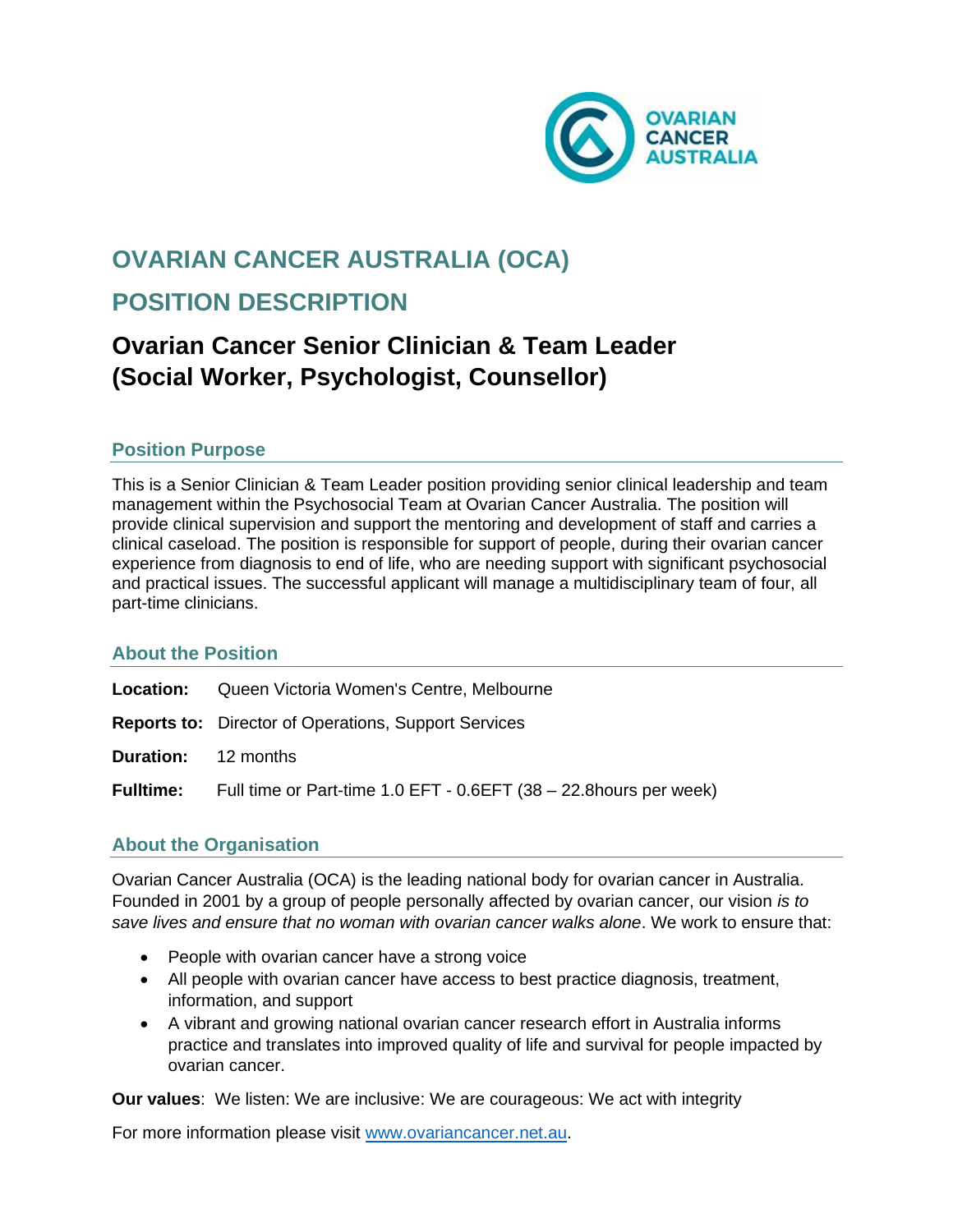# **Position Background**

Each year in Australia, approximately 1700 people are diagnosed with ovarian cancer, and more than 1,000 die from the disease. Ovarian cancer has an extremely poor prognosis and has the lowest survival rate of any female cancer. In Australia, the overall five-year survival rate for people diagnosed with ovarian cancer is 48%. People impacted may experience poor quality of life and outcomes and Ovarian Cancer Australia has a range of programs supporting them and their loved ones. The main programs include a helpline, the Teal Support Program, psychosocial services, support groups and information resources.

This role will form part of the OCA psychosocial services providing psychological support to people impacted by ovarian cancer across Australia, primarily using telehealth.

### **Position Responsibilities**

#### **Manage the OCA psychosocial services multidisciplinary team**

- Provide leadership and oversight to psychosocial services.
- Contribute to strategy and delivery of OCA support services.
- Manage and coordinate OCA psychosocial services team.
- Manage and coordinate delivery of psychosocial projects.
- Manage and coordinate psychosocial budget.

#### **Support people impacted by ovarian cancer.**

- Comprehensive psychosocial assessments of clients, including families, carers, and significant others
- Risk assessments, and comprehensive interventions, for child abuse and neglect, family violence, intimate partner violence, elder abuse, sexual abuse and exploitation.
- Provide counselling to people with ovarian cancer and their families who reach out to OCA.
- Effectively and routinely communicate with people and their families to provide them with a better understanding of their health and to facilitate successful health outcomes.
- Communicate and collaborate with primary care and specialty providers in support of optimal health outcomes and provide referral where needed.
- Provide education and self-management support as it relates to managing the person, their illness and their emotional wellbeing.
- Facilitate successful collaboration resulting in high consumer satisfaction levels.
- Maintain confidentiality of information in accordance with organisational policies.
- Monitor the person's progress.
- Work with and participate in a multidisciplinary team.
- Work closely with the wider OCA support services team.
- Group facilitation.
- Provision of brief bereavement counselling and interventions

#### **Develop, implement, and monitor new support programs including**

- Coordinate the development, piloting and evaluation of new programs to address identified needs or services gaps.
- Identify strategies and approaches to build and sustain successful pilot projects.
- Implement and monitor the integration of newly established programs into the suite of OCA's support activities.
- Identify and develop partnerships and funding opportunities that will enable the development of innovative programs, or their ongoing sustainability once successfully piloted.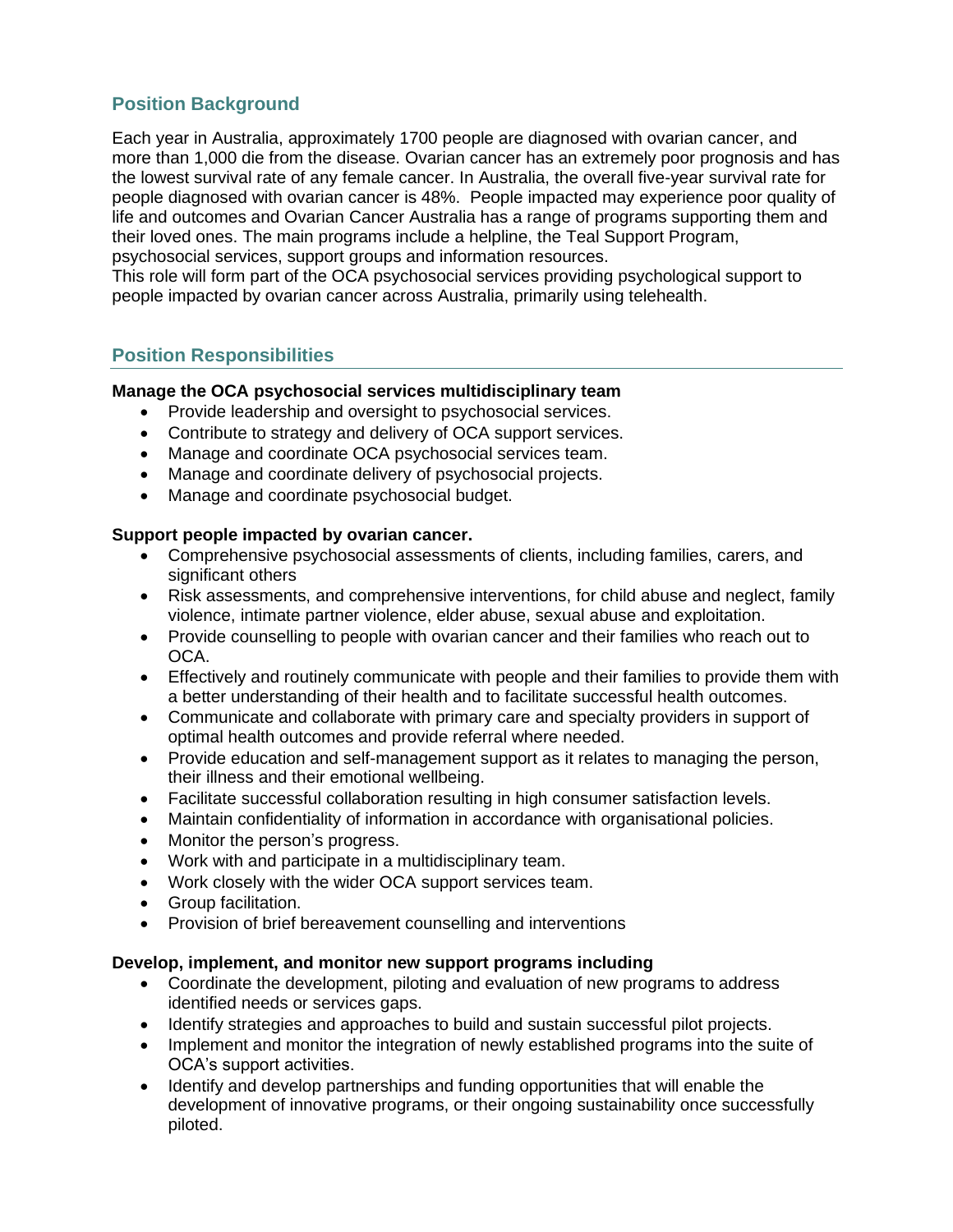### **Stakeholder management**

- Manage both internal and external relationships. Key external relationships are with the relevant local treating teams, GPs, and community psychological supports.
- Represent Ovarian Cancer Australia in a professional capacity at relevant meetings, committees, and conferences.

#### **Reporting, evaluation, and accountability**

- Maintain the Customer Relationship Management (CRM) database to record all case management related activities, in accordance with privacy guidelines.
- Regularly review program data, compile reports, identify areas for quality and service improvement and initiate appropriate quality improvement activities.
- Contribute to evaluation data collection as relevant to areas of responsibility and collate information into routine and ad hoc reports for Senior Leadership Team, Board, and funding bodies.
- Maintain current knowledge of advances in ovarian cancer, supportive and palliative care, and methods of program delivery.

#### **General**

- Work in collaboration with the organisation's teams to support projects, campaigns, and other Ovarian Cancer Australia activities.
- Work collaboratively with other Ovarian Cancer Australia staff to optimise the promotion of the Teal Support program.
- Contribute to the development of Ovarian Cancer Australia and Support Program strategy and planning.
- Contribute to the culture of decision-making including initiative, cooperation, collaboration, and shared accountability.
- Other duties as directed.

## **Experience, Skills & Qualifications**

- Tertiary qualifications in relevant discipline (Social worker, Psychologist, counsellor).
- Registered member of Australia Health Practitioner Regulation Agency (AHPRA) or other appropriate professional body.
- At least five years' experience working in psychosocial support for people with cancer.
- Experience as a Team Leader in multidisciplinary psychosocial team
- Appropriate expertise in psychological interventions.

## **Key Selection Criteria**

- 1. At least five years' experience working counselling people with cancer.
- 2. Excellent knowledge of the psychosocial impacts of cancer and wide knowledge of other practical/psychological/social support services relevant to people with cancer.
- 3. Experience in guiding people with cancer in navigating accessing government benefits and other practical supports.
- 4. Proven experience successfully leading and motivating a team in a multi-disciplinary environment.
- 5. Excellent communication skills particularly in working within a health care team.